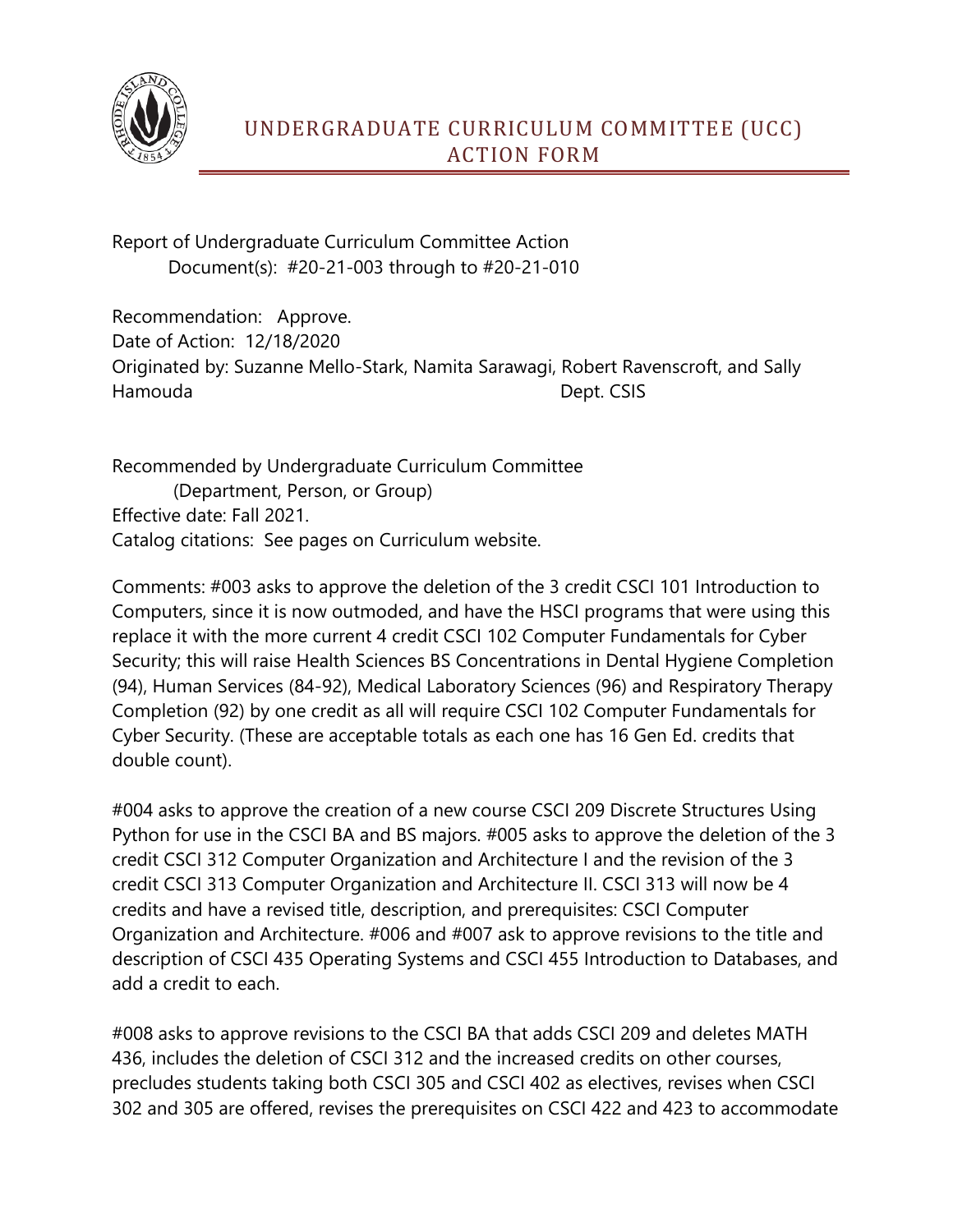CSCI 209 (though keeps MATH 436 as an alternative prereq. for any MATH students who may be pursuing a CSCI minor), and removes two of the MATH recommendations for the overall program. After these changes the program will be one credit smaller on the top end (49-50 instead of 49-51). #009 asks to approve similar revisions to the CSCI BS that adds CSCI 209, includes the deletion of CSCI 312 and the increased credits on others courses, precludes students taking both CSCI 305 and CSCI 402 as electives, and moves MATH 436 into the electives list, from which MATH 248 is also deleted. After these changes the program will be one credit smaller (74-77 instead of 75-78). #010 asks to approve revisions to the CSCI minor, to replace CSCI 312 (which is being deleted) with CSCI 157, and add that the additional course must be at least 200-level. The total will remain the same.

## APPROVALS

Chair, Undergraduate Curriculum Committee: Susan Abbotson

Date: 12/18/2020

Report of Undergraduate Curriculum Committee Action Document(s): #20-21-012

Recommendation: Approve. Date of Action: 12/18/2020 Originated by: Susan Zoll **Dept. Elementary Education** 

Recommended by Undergraduate Curriculum Committee (Department, Person, or Group) Effective date: Fall 2021. Catalog citations: See pages on Curriculum website.

Comments: #012 asks to approve a change to the admission requirements of the ECED Birth to Three, to add FNED 101 (and add this also to the program requirements as it is in other ECED programs), as well as add ECED 479 to the Community Programs concentration, for which the course will also need a revised title to fit. Both programs will raise in total credits: Birth to Three from 58 to 60, and Community Programs from 71 to 74.

APPROVALS Chair, Undergraduate Curriculum Committee: Susan Abbotson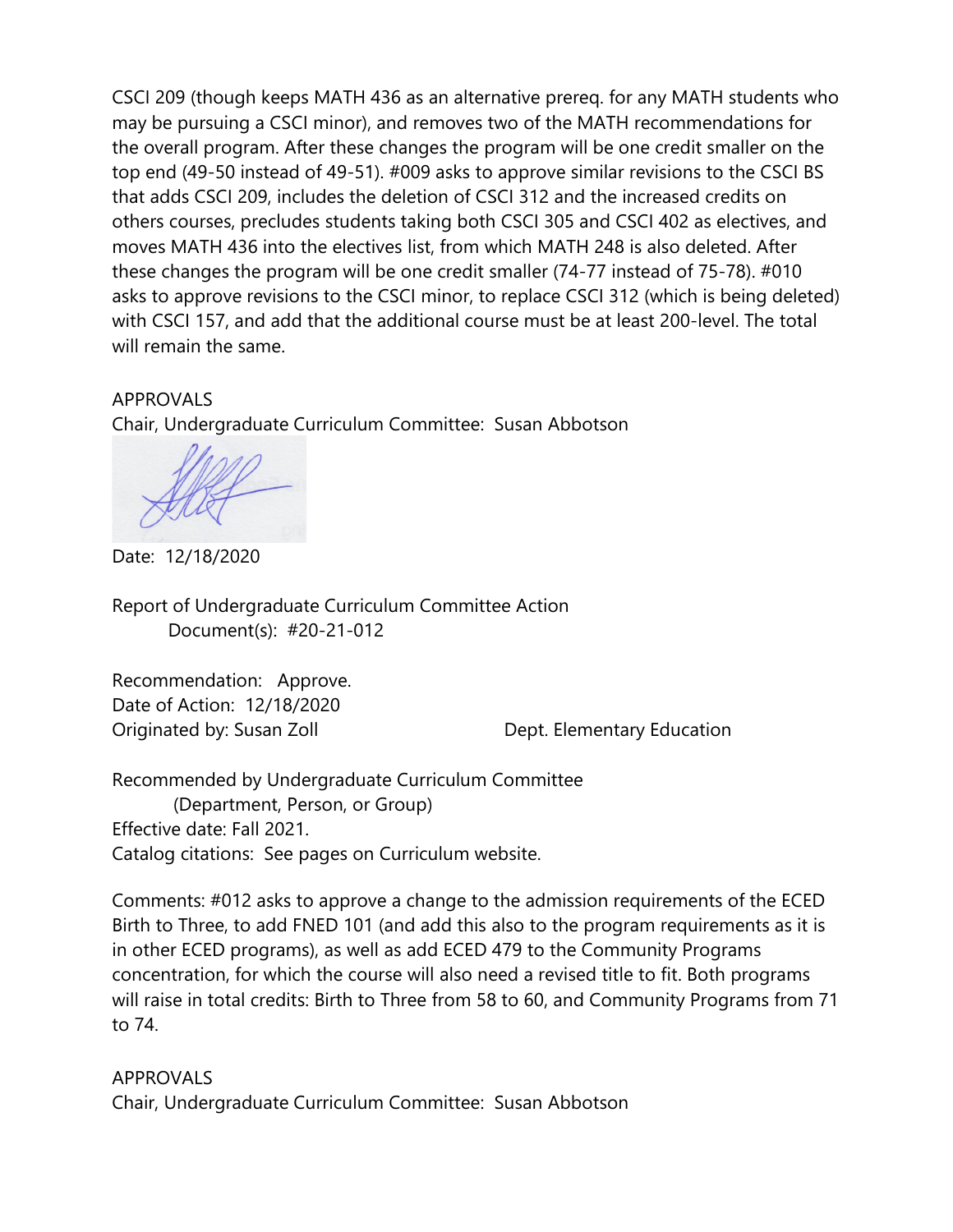Date: 12/18/2020 Report of Undergraduate Curriculum Committee Action Document(s): #20-21-013 through to #20-21-016

Recommendation: Approve. Date of Action: 12/18/2020 Originated by: Jason Sawyer and Kristin Pepin Dept. HPE

Recommended by Undergraduate Curriculum Committee (Department, Person, or Group) Effective date: Fall 2021. Catalog citations: See pages on Curriculum website.

Comments: #013 asks to approve the deletions of HPE 247 Rhythmic Movement and HPE 404 School Health and Physical Education Leadership as these are no longer required in any HPE programs, and they will also be removed from the lengthy required elective list of the Wellness and Exercise science program (they have plenty more options). HPE 404 will also need to be deleted as an elective in the M.Ed Health Education program, so will also need Graduate Committee approval before it can get final approval (it has been submitted to them and is awaiting their approval).

#014 asks to approve the revision of the title, description and prerequisite of HPE 421 Senior Lecture in Wellness and Exercise Science. The Biology preqs. are being dropped though still required in the program, and BIOL has been notified. #015 asks to approve the revision of the title, description and prerequisite of HPE 427 Internship in Wellness and Exercise Science and #016 the revision of the title of HPE 430 Seminar in Wellness and Exercise Science to better fit the current program.

APPROVALS Chair, Undergraduate Curriculum Committee: Susan Abbotson

Date: 12/18/2020